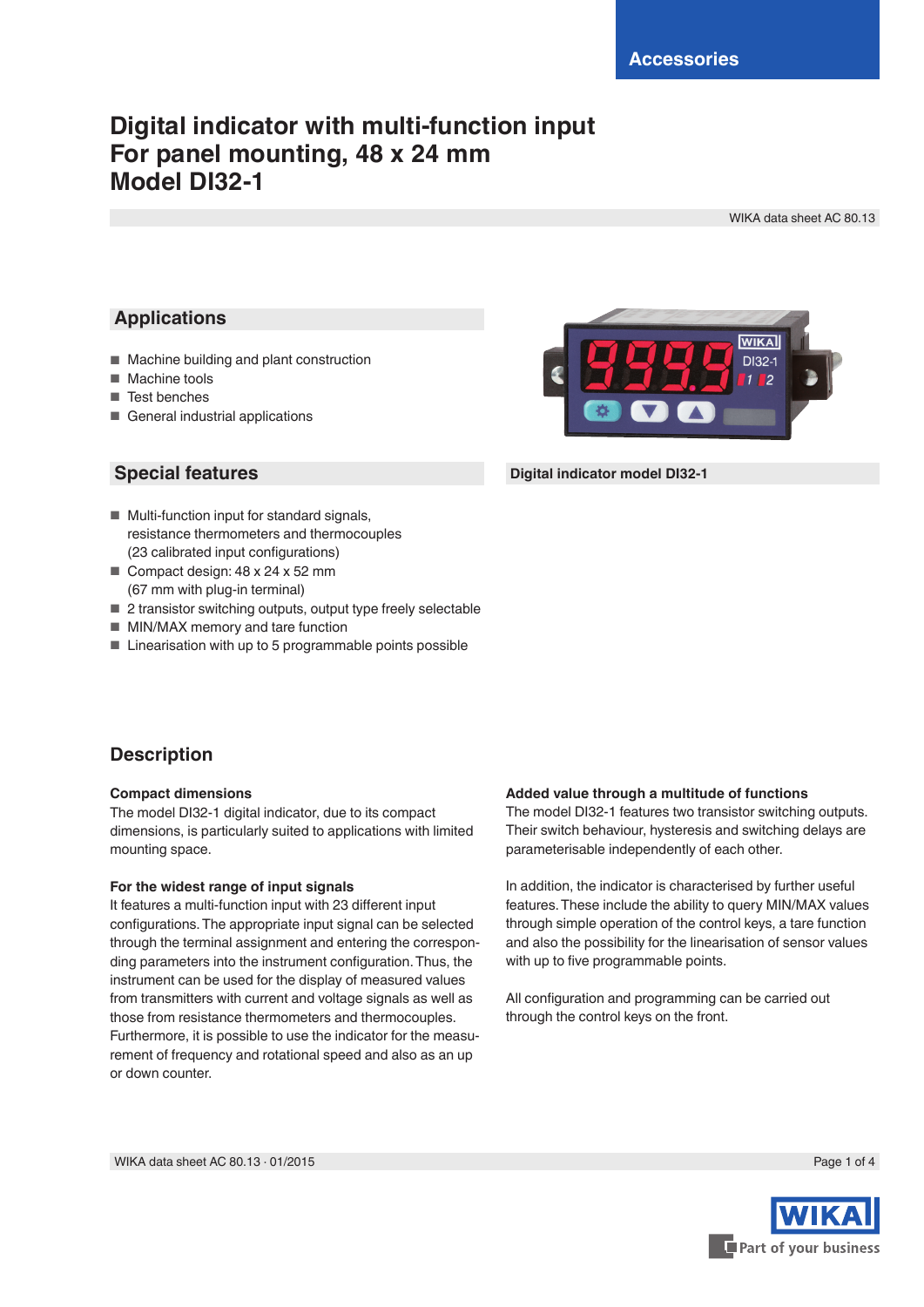## **Display**

**Principle** 7-segment LED, red, 4-digit

**Character size** 10 mm

**Indication range** -1999 ... 9999

## **Input**

**Number and type** 1 multi-function input

**Input signals** see table under "Accuracy specifications / Measuring error" (page 3)

**Input configuration** Selectable via terminal connections and menu-driven programming

**Signal limits for pulse and reset inputs** TTL: Low  $< 2$  V, high  $> 3$  V NPN: Low < 0.8 V, high via resistor PNP: Low  $< 6$  V, high  $> 8$  V NAMUR: Low < 1.5 mA / high > 2.5 mA Reset: Active < 0.8 V

## **Switching output**

**Number and type** 2 semiconductor switching outputs, not galvanically isolated

**Switch behaviour** Low side, NPN: max. DC 28 V, 100 mA High side,  $PNP: U_+ - 3 V$ , 100 mA

## **Voltage supply**

**Power supply** DC 9 ... 28 V, not galvanically isolated

**Power consumption** ≤ 1 W

## **Case**

**Material** PC polycarbonate, black, UL94V-0 Sealing: EPDM, 65 Shore, black

**Ingress protection (per IEC 60529/EN 60529)** Front: IP 65 Rear: IP 00

#### **Dimensions** W x H x D: 48 x 24 x 52 mm (with plug-in terminal  $T = 67$  mm)

**Panel cutout** 45.0+0.6 x 22.2+0.3 mm

**Weight** approx. 100 g

**Mounting** Screw-type mounting brackets for wall thicknesses to 5 mm

## **Operating conditions**

### **Permissible ambient temperatures**

Operation: -20 ... +50 °C Storage: -30 ... +70 °C

**Humidity** 0 ... 85 % r.h. annual mean without condensation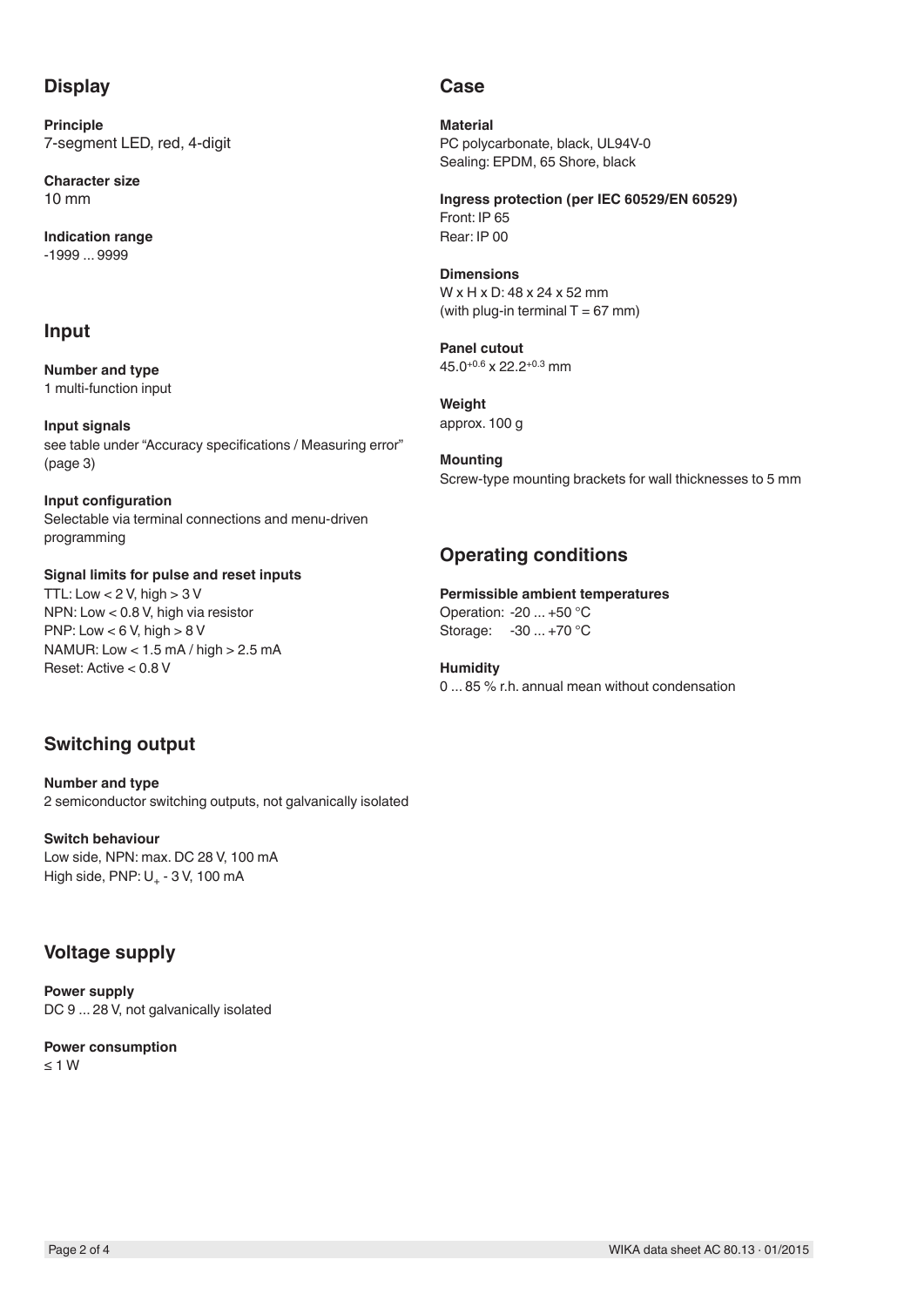## **Accuracy data**

#### **Measuring error**

| Input signal        | <b>Measuring range</b>           | <b>Resolution</b>             | Measuring error in % of the<br>measuring range $1$ ) |
|---------------------|----------------------------------|-------------------------------|------------------------------------------------------|
| Voltage             | $010V$ (Ri > 100 kΩ)             | $\geq 14$ bit                 | $0.2 \% \pm 1$ digit                                 |
| Voltage             | $02V$ (Ri > 10 kΩ)               | $\geq 14$ bit                 | $0.2 \% \pm 1$ digit                                 |
| Voltage             | $01$ V (Ri > 10 k $\Omega$ )     | $\geq 14$ bit                 | $0.2 \% \pm 1$ digit                                 |
| Voltage             | $050$ mV (Ri > 10 k $\Omega$ )   |                               | $0.2 \% \pm 1$ digit                                 |
| Current             | 4  20 mA (Ri ~ 125 $\Omega$ )    |                               | $0.2 \% \pm 1$ digit                                 |
| Current             | 0  20 mA (Ri ~ 125 $\Omega$ )    |                               | $0.2 \% \pm 1$ digit                                 |
| Pt100, 3-wire       | $-50+200$ °C                     | 0.1 °C / 0.1 °F               | $0.5 \% \pm 1$ digit                                 |
| Pt100, 3-wire       | $-200+850$ °C                    | $1^{\circ}$ C/1 $^{\circ}$ F  | $0.5 \% \pm 1$ digit                                 |
| Pt1000, 2-wire      | $-200+850$ °C                    | $1^{\circ}$ C/1 $^{\circ}$ F  | $0.5 \% \pm 1$ digit                                 |
| Thermocouple type K | $-270+1,350$ °C                  | $1^{\circ}$ C/1 $^{\circ}$ F  | $0.3\% \pm 1$ digit                                  |
| Thermocouple type S | $-50+1,750$ °C                   | $1^{\circ}$ C/1 $^{\circ}$ F  | $0.3 \% \pm 1$ digit                                 |
| Thermocouple type N | $-270+1,300$ °C                  | $1^{\circ}$ C/1 $^{\circ}$ F  | $0.3 \% \pm 1$ digit                                 |
| Thermocouple type J | $-170$ +950 °C                   | $1^{\circ}$ C/1 $^{\circ}$ F  | $0.3\% \pm 1$ digit                                  |
| Thermocouple type T | $-270+400$ °C                    | $1^{\circ}$ C/1 $^{\circ}$ F  | $0.3 \% \pm 1$ digit                                 |
| Thermocouple type R | $-50+1,768$ °C                   | 1 °C / 1 °F                   | $0.3 \% \pm 1$ digit                                 |
| Thermocouple type B | $+80+1,820$ °C                   | $1^{\circ}$ C / $1^{\circ}$ F | $0.3\% \pm 1$ digit                                  |
| Thermocouple type E | $-270+1,000$ °C                  | 1 °C/1 °F                     | $0.3 \% \pm 1$ digit                                 |
| Thermocouple type L | $-200+900$ °C                    | $1^{\circ}$ C/1 $^{\circ}$ F  | $0.3\% \pm 1$ digit                                  |
| Frequency           | 0  10 kHz                        | $0.001$ Hz                    |                                                      |
| Frequency, NPN      | $03$ kHz                         | $0.001$ Hz                    |                                                      |
| Frequency, PNP      | $01$ kHz                         | $0.001$ Hz                    |                                                      |
| Speed               | 09,9991/min                      | $0.001$ 1/min                 |                                                      |
| Counter             | 0  9,999 (prescaler up to 1,000) |                               |                                                      |

1) Measuring error valid for measuring time of 1 second

#### **Temperature drift**

100 ppm/K

#### **Measuring time**

0.01 ... 20.0 seconds, adjustable

#### **Measuring rate**

approx. 1/s for temperature sensors approx. 100/s for standard signals

## **Electrical connection**

#### **Connection**

Removable plug-in terminal, 9-pin Wire cross-section up to 1.5 mm<sup>2</sup>

#### **Terminal configuration**

| 9-pin terminal block                                                         |                                                |                               |                                             |    |                                                         |            |                                              |                                              |  |  |  |
|------------------------------------------------------------------------------|------------------------------------------------|-------------------------------|---------------------------------------------|----|---------------------------------------------------------|------------|----------------------------------------------|----------------------------------------------|--|--|--|
| <b>Signal inputs</b>                                                         |                                                |                               | Power supply<br>(not galvanically isolated) |    | <b>Switching outputs</b><br>(not galvanically isolated) |            |                                              |                                              |  |  |  |
| 9                                                                            | 8                                              | $\overline{7}$                | 6                                           | 5  | $\overline{4}$                                          | 3          | $\overline{2}$                               |                                              |  |  |  |
| DC <sub>1</sub> V<br>DC <sub>2</sub> V<br>mA<br>Frequency<br>Pt100<br>Pt1000 | $50 \text{ mV}$<br><b>TC</b><br>Pt100<br>Reset | <b>GND</b><br>Pt100<br>Pt1000 | <b>DC 10 V</b><br>Freq. PNP                 | U- | $U +$                                                   | <b>GND</b> | OUT <sub>2</sub><br><b>NPN</b><br><b>PNP</b> | OUT <sub>1</sub><br><b>NPN</b><br><b>PNP</b> |  |  |  |